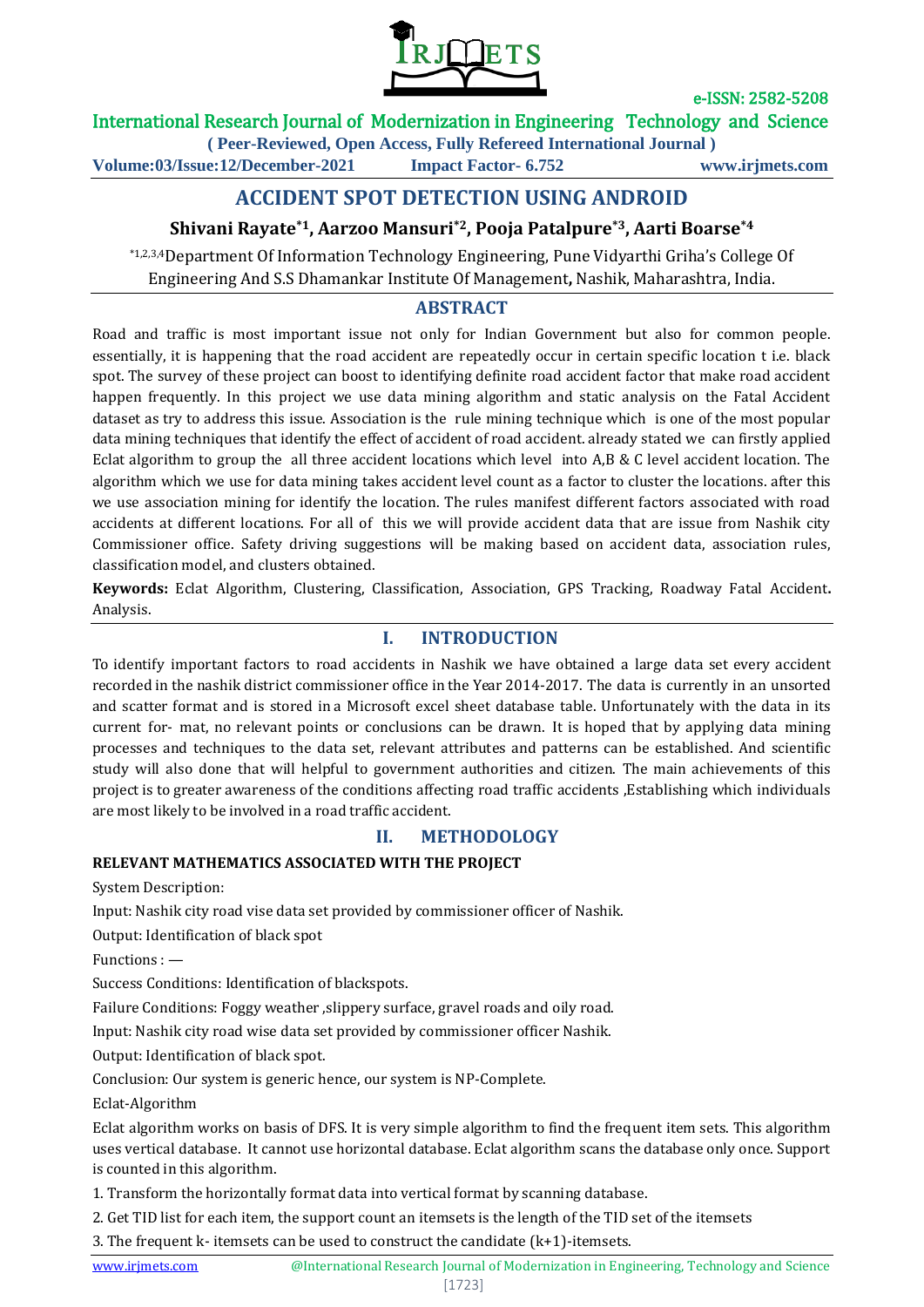

e-ISSN: 2582-5208

## International Research Journal of Modernization in Engineering Technology and Science

**( Peer-Reviewed, Open Access, Fully Refereed International Journal )**

**Volume:03/Issue:12/December-2021 Impact Factor- 6.752 www.irjmets.com**

4. This process repeats, with k incremented by 1 each time, until no frequent items or no candidate itemsets can be found.

**III. MODELING AND ANALYSIS**

# $GDS$ **GET NOTIFICATION** C ABOUT NEARE ST BLACK EE **ACCIDENT SPOT AUTOMATED LEVEL<br>DETECTION USING<br>ALGORITHM** VIEW SPOT WITH **LOCATION HEEPS SMARTPHONE**  $n \in \mathbb{N}$ ADD DELETE<br>ACCIDENT SPOT POLICE ADMIN

### **Admin:**

Admin add the police admin, police admin can add all black spot like crime location on map.

### **Police:**

Police will integrate the black spot of crime's and then decide the level of crime according to admin's police decided the danger level of that spot level wise. All spots are to be declared as level wise like Level A, Level B, Level C. These levels are define by using Eclat Algorithm, using this algorithm the crime's spot will be define in above three level of dangerous zone from which people can be alerted and safely choose their path of travelling.

### **User:**

User can integrate google map in their mobile with android application. After integrating google map user can see the crime and crime spot on that map, using these spots user can choose their root of traveling which is beneficial for them. In road travelling they also see the crime spot. All crime spot are included by the police. Police added crime black listed spot on integrated map which is help people to travel. If tourist or people reach on any crime location and they use this android application then our proposed system send voice message to people and get alert them and send information about nearby black spot on which crime which will held hence that spot is counted in black list spots.

## **IV. RESULTS AND DISCUSSION**

Requirement Specification;

System Features:

1)Nashik Citizen and also useful for other city.

2)Ministry Of Tourism.

3)Ministry Of health and family welfare.

4)Department of health and human service(HHS).

5)National Mediation Board(NMB).

Software requirement:

Operating System: Windows XP and later Versions.